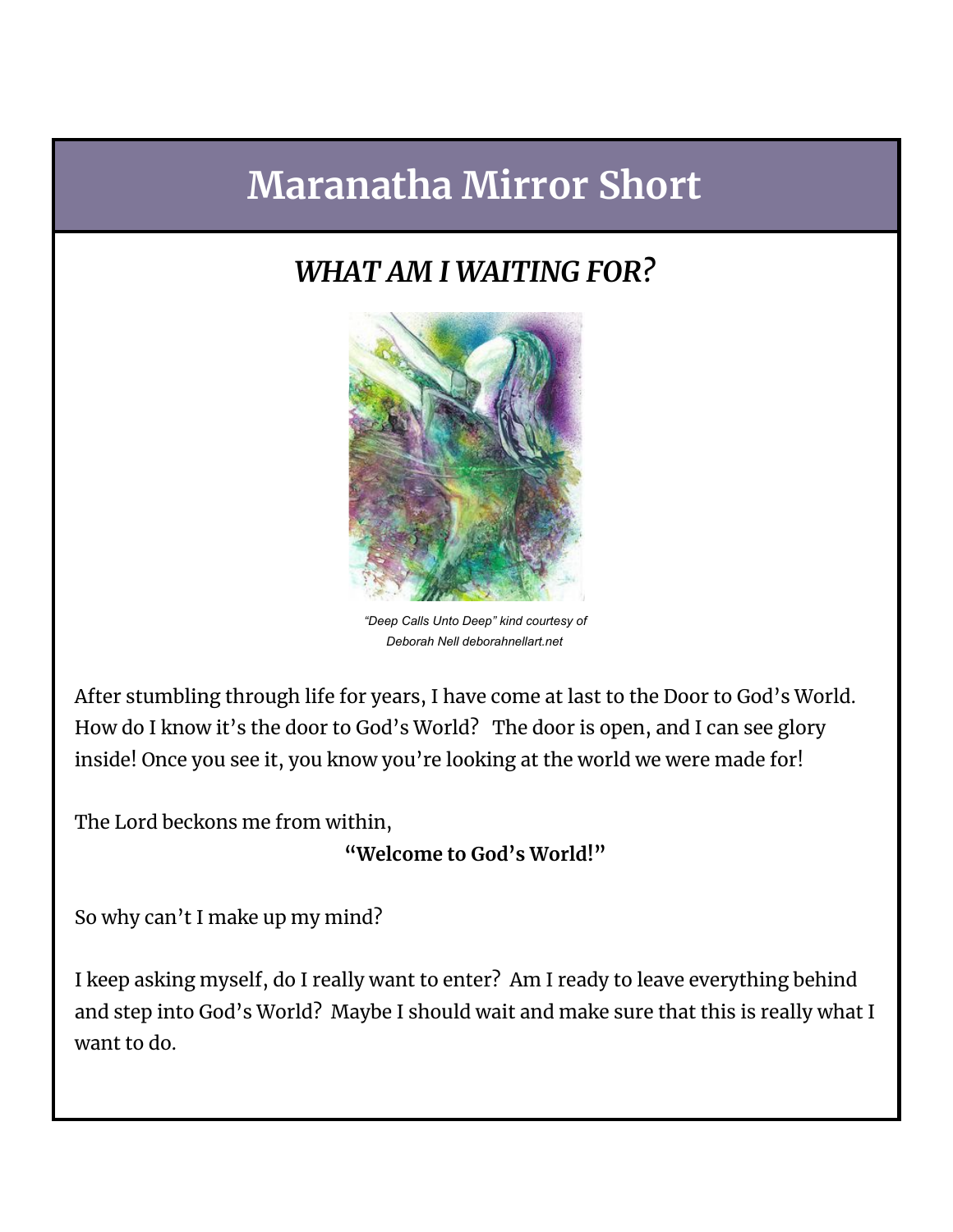I'm not alone out here. People just like me are standing in the shadows, waiting. A woman with deep lines in her face clutches her Bible, whispering a quiet prayer. "How long have you been here?" I ask her. "It's been years," she replies. "I arrived when I was young. In all these years I have not been able to decide whether I really want to leave it all behind and step through that door."

Leaning against a tree is a man with a giant back-pack. He knows that he'll have to leave that thing behind, and he's not sure he's ready to part with all the money stuffed inside.

Off in the distance a bell tolls eleven o'clock. An angel steps through the door and moves out among us with a quiet warning.

"For all the days and years you have been waiting here," says the angel, "you need to know that there is but one hour left. Then the door will close forever."

A shudder passes through the waiting crowd.

No one moves.

We hear a loud cry as a weeping child comes out of the darkness, runs straight for the door and leaps into the arms of the Master.

Still no one moves.

Another child comes out of nowhere and runs for the door. No hesitation. No second thoughts. "Here I am!" she cries and dashes from our darkness into the Light of God.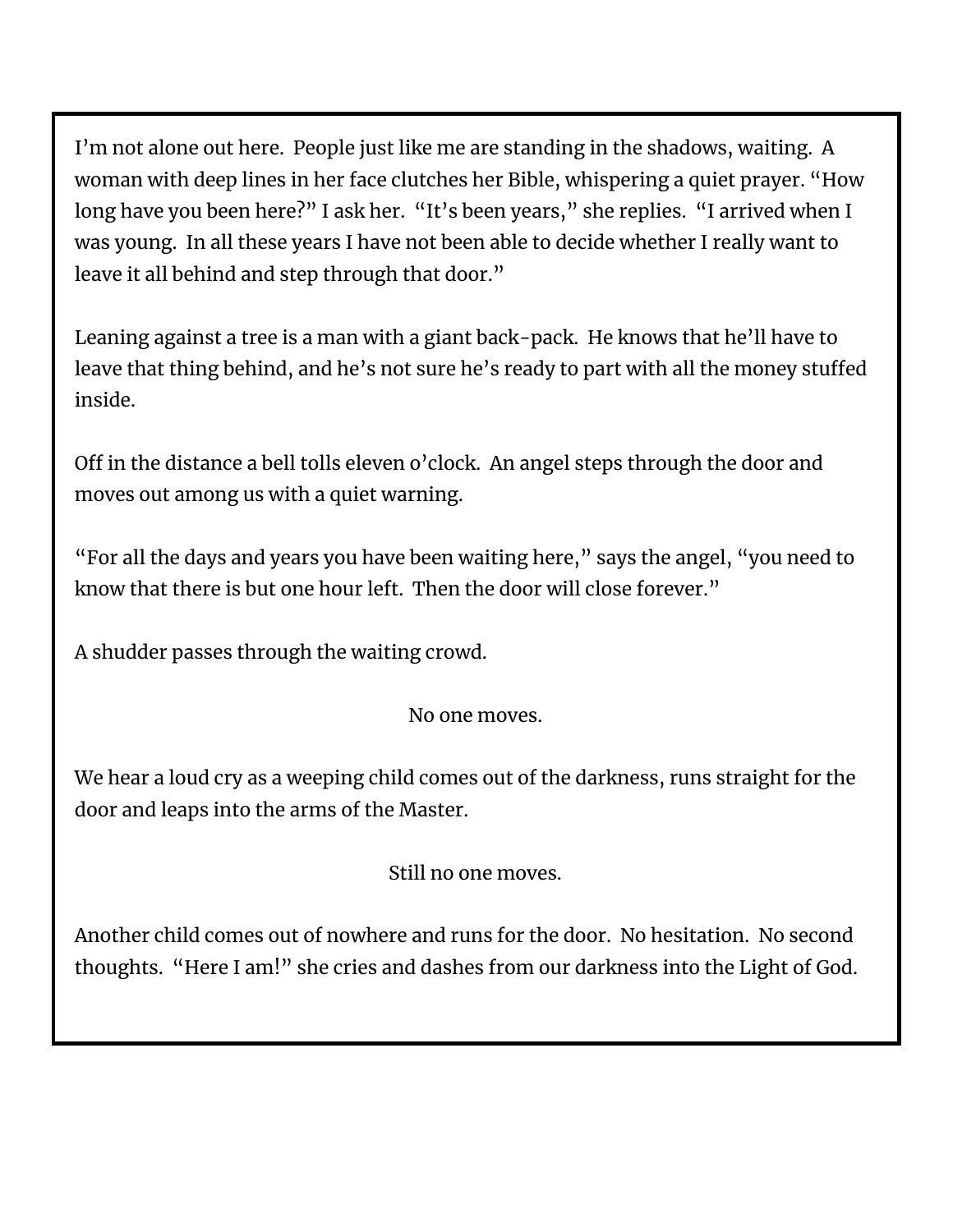

*"Faith as a Child" courtesy of Deborah Nell*

"It's easy enough for them to decide," says a weary old man, "They have nothing to lose."

### Still no one moves.

Still the Master beckons,

### **"Come to me. Here's where you will find rest."**

So what's the holdup?

What am I waiting for?

Am I waiting for God to push me?

God doesn't push anybody. God violates no one's will.

Each of us is free to decide---until the door closes.